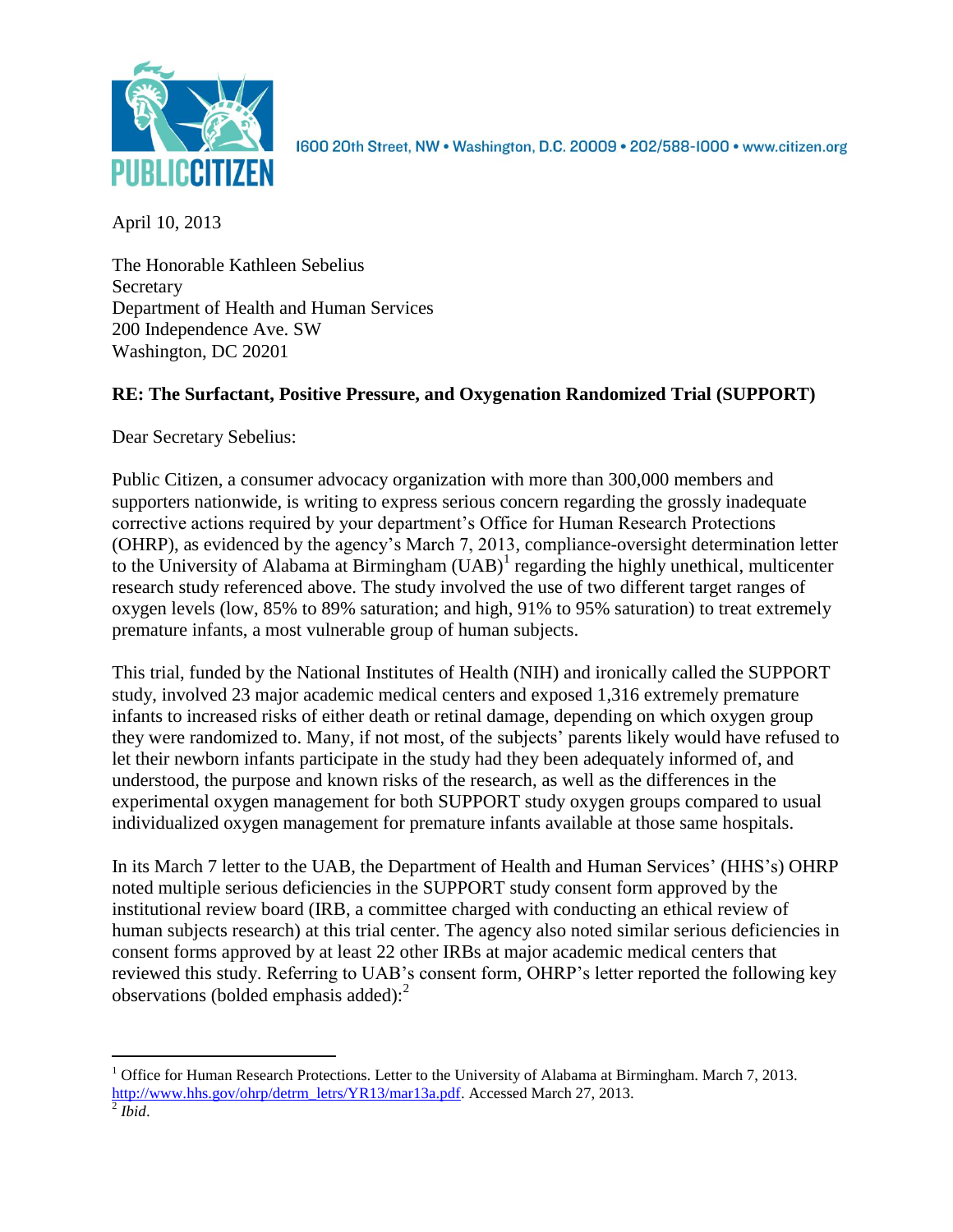1. **The form does not say that there may be a greater or lesser risk of death depending on whether the infant is in the lower or upper [oxygen] range group.**

2. **While the form says that being in the** *lower* **range group may result in the** *benefit*  **of decreasing the chances of developing severe ROP [retinopathy — eye damage of prematurity], in the "Possible Risks" section it does not say that being in the**  *upper* **range group may result in the greater** *risk* **of developing ROP.**

3. **The only risk related to the part of the study involving the two ranges of oxygen levels described in the "Possible Risks" section is the risk of the pulse oximeter [to measure oxygen saturation levels] to the infant's skin."**

OHRP's letter to UAB further stated (emphasis added):<sup>3</sup>

The SUPPORT study was designed as an interventional study. It specifically enrolled very premature infants and randomized them to one of two levels of oxygen. **For many of those infants, the level of oxygen they received was different from what they would have received had they not participated in the study. A major purpose for doing this was to increase the likelihood that there would be a measurable difference in the outcomes of the two groups. The primary outcome of interest for the researchers was whether the infants would develop severe eye disease or would die before being discharged from the hospital**.

The institutions participating in the study were otherwise using a target oxygen saturation within the range of 85% to 95% for routine clinical care purposes. For infants whose parents chose not to be in the study, the oxygen would have been appropriately adjusted within this entire range to meet the specific individual needs of the infant, rather than attempting to confine the infant's oxygen saturation to either the 85-89% range or the 91-95% range to meet the needs of the research, depending on the randomized group assignment of each infant.

Consistent with what had been known for decades, the SUPPORT study results demonstrated a statistically significant greater number of cases of serious retinal damage in the high-oxygen group compared with the low-oxygen group (see table below).<sup>4</sup> In addition, as suspected for many years, the study revealed a statistically significant higher death rate in the low-oxygen group compared with those in the high-oxygen group.

As the table below shows, the absolute difference in the risk of serious retinal damage was 9.3% higher in the high-oxygen group compared with the low-oxygen group, representing an approximately 50% higher relative risk of serious retinal damage. On the other hand, the absolute difference in the risk of death was 3.7% higher in the low-oxygen group compared with the highoxygen group, representing a 27% higher relative risk of death. These differences, particularly with respect to serious retinal damage, should have come as no surprise to anyone — except perhaps the uninformed parents of the subjects who participated in the research.

 $\overline{a}$ 3 *Ibid*.

<sup>&</sup>lt;sup>4</sup> SUPPORT Study Group of the Eunice Kennedy Shriver NICHD Neonatal Research Network. Target ranges of oxygen saturation in extremely preterm infants. N Engl J Med. 2010;362(21):1959-1969.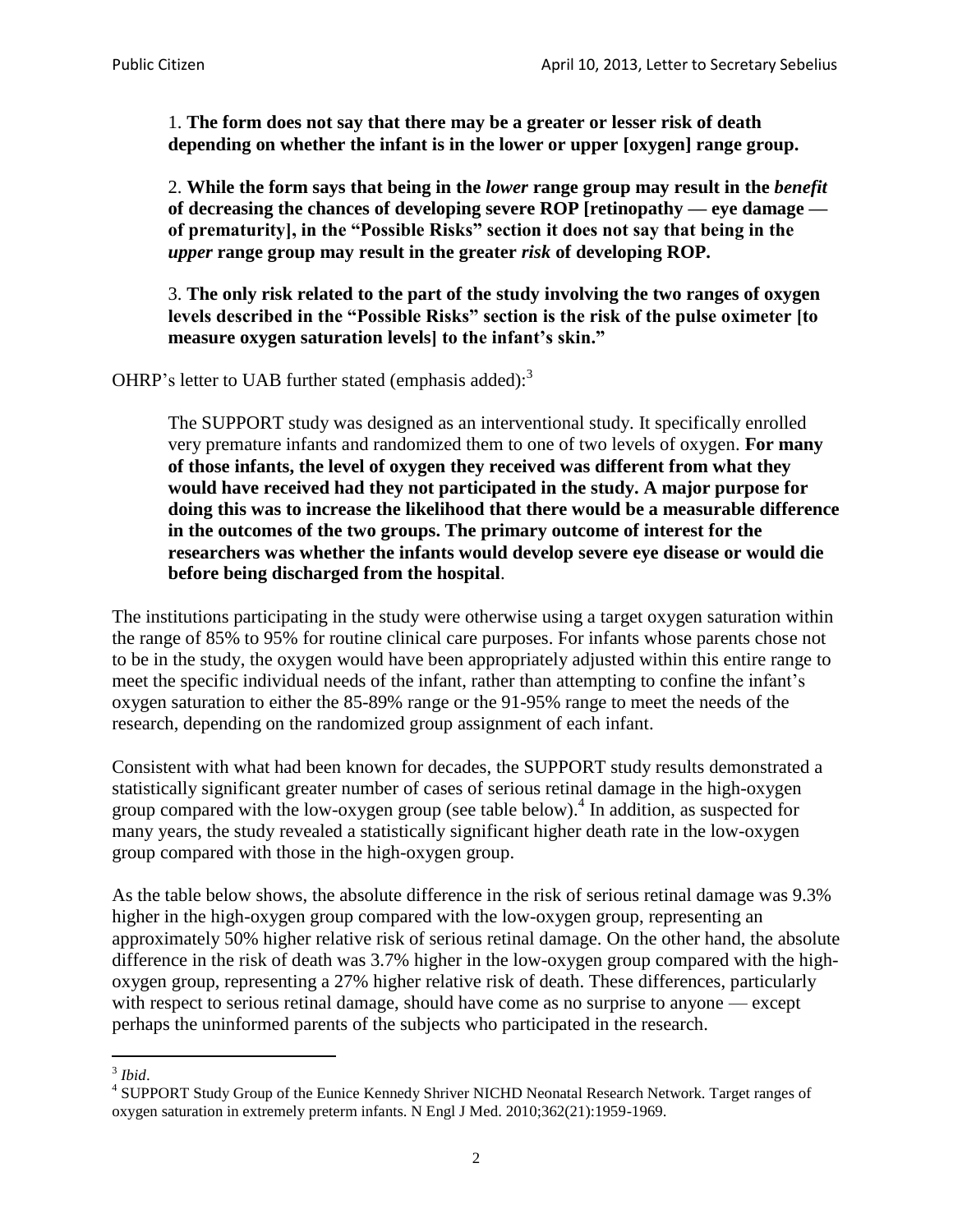| <b>Outcome</b>                       | <b>Lower Oxygen</b><br><b>Saturation</b> | <b>Higher Oxygen</b><br><b>Saturation</b> | <b>Adjusted Relative</b><br><b>Risk</b><br>(95% Confidence<br>Interval) |
|--------------------------------------|------------------------------------------|-------------------------------------------|-------------------------------------------------------------------------|
| Severe retinopathy of<br>prematurity | $41/475(8.6\%)$                          | 91/509 (17.9%)                            | $0.52(0.37-0.73)$                                                       |
| Death before discharge               | 130/654 (19.9%)                          | 107/662 (16.2%)                           | $1.27(1.01-1.60)$                                                       |

## **Table: Key Major Outcomes from SUPPORT Study**

Despite the egregious informed-consent omissions for the SUPPORT study, which caused parents to enroll their premature infants in this experiment under the false pretense that it was much safer for their infants than was known to be the case, OHRP has failed to demand adequate and meaningful corrective actions by HHS, the medical centers that conducted this research, and the IRBs that reviewed and approved it. At a minimum, such actions should have included:

- (1) A requirement that HHS issue a formal apology to the parents of all 1,316 infants who participated in the SUPPORT study. This apology should come directly from you and the NIH Director, and it should be accompanied by a complete divulgence of the information previously not disclosed about the (a) the purpose of the research; (b) the experimental nature of the oxygen interventions that were administered to the parents' babies; and (c) the real, substantial risks to their babies, some of whom subsequently may have died unnecessarily or suffered impairment of vision as a result of their participation in the study.
- (2) A requirement that each participating institution and reviewing IRB take corrective action to address the serious deficiencies identified by OHRP in the IRB-approved consent forms.

We urge you to promptly issue this apology and direct OHRP to immediately require additional corrective actions. In addition, further independent investigation is needed to understand how the HHS system for review and oversight of human subjects research failed so miserably during the process of reviewing, approving, and funding the SUPPORT study.

Below is a more detailed discussion of our concerns and requested actions.

## **Overview of the SUPPORT study**

The SUPPORT study was a randomized, multicenter clinical trial that, in part, compared two target ranges of oxygen saturation, low (85% to 89% saturation) and high (91% to 95% saturation) in 1,316 extremely premature infants born between 24 weeks, 0 days and 27 weeks, 6 days of gestation.<sup>5</sup> The primary outcome measure was a composite of severe retinopathy of prematurity (ROP) — a condition that frequently results in severe retinal damage and blindness

 $\overline{a}$ 5 *Ibid*.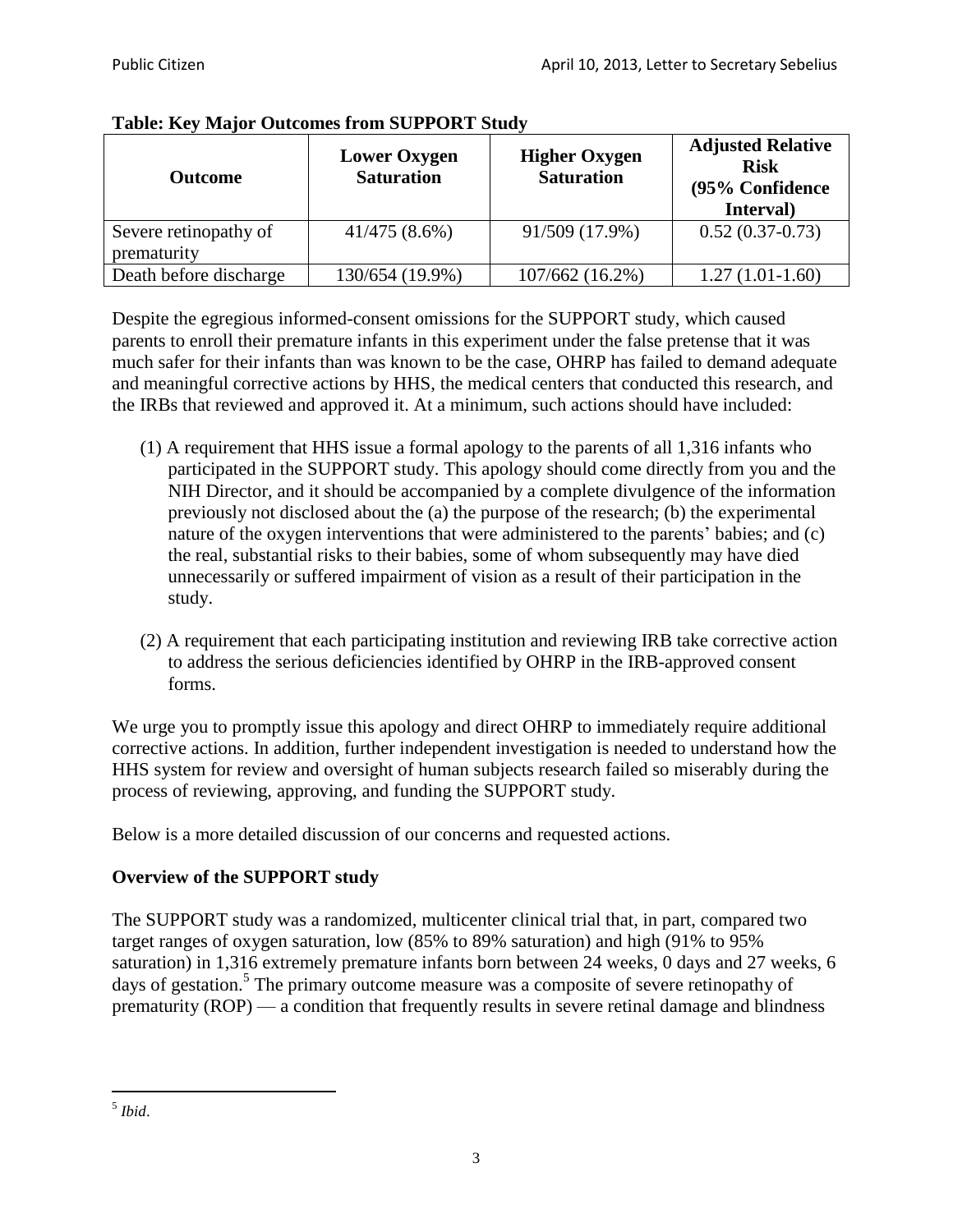— *death before discharge from the hospital*, or both.<sup>6</sup> Subjects were enrolled in the study from 2005 to 2009.<sup>7</sup>

In commenting on the SUPPORT study protocol and consent form template, OHRP noted the following (emphasis added):<sup>8</sup>

In particular, a non-invasive device known as a pulse oximeter, commonly used in clinical care, would be applied to the infant's foot or hand. That device measures the blood oxygen saturation (SpO2), which is the percentage of hemoglobin in the infant's bloodstream that has oxygen bound to it. The amount of oxygen provided to the infant would then be adjusted to try to keep the SpO2 within one of two discrete ranges of oxygen levels, *i.e.*, a "low" range of 85% to 89%, or a "high" range of 91% to 95%. Infants were randomly assigned to the low or the high range.

The investigators noted that the institutions participating in the study were using a range of 85% to 95% for clinical care purposes. In contrast, the oxygen level of an infant enrolled in the study would be confined to either the lower or the upper portion of the range received by infants not participating in the study. **Altering the range of oxygen level an infant was supposed to receive was a crucial part of the study design. By creating two groups receiving two discrete ranges of oxygen levels, the study increased the likelihood that there would be significant differences in outcomes observed between the two groups, as compared to a [hypothetical] study comprised of a group of the lower or the higher range and a group receiving a level of oxygen anywhere along the range of 85% to 95%.**

**With regard to those possible differences in outcome, the researchers were specifically looking at both whether the infant survived, and whether the infant developed a fairly significant level of ROP (what is called "threshold" disease).** As the protocol put it, the primary hypothesis they were testing was "that relative to infants managed with a higher SpO2 range that the use of a lower SpO2 range will result in an increase in survival without the occurrence of threshold ROP and/or the need for surgical intervention."

The protocol included the usual section entitled "Risks and Benefits." **That section did not identify any risks relating to randomizing subjects to the low or high range of oxygen…**

Given the complexity of these issues, it is worth summarizing some of the key points:

a. The relationship between oxygen and development of severe retinopathy of prematurity had been examined for over 50 years. While the details of that relationship were not fully known, **it was well recognized that changing a** 

7 *Ibid*.

 $\overline{a}$ 6 *Ibid*.

<sup>8</sup> Office for Human Research Protections. Letter to the University of Alabama at Birmingham. March 7, 2013. [http://www.hhs.gov/ohrp/detrm\\_letrs/YR13/mar13a.pdf.](http://www.hhs.gov/ohrp/detrm_letrs/YR13/mar13a.pdf) Accessed March 27, 2013.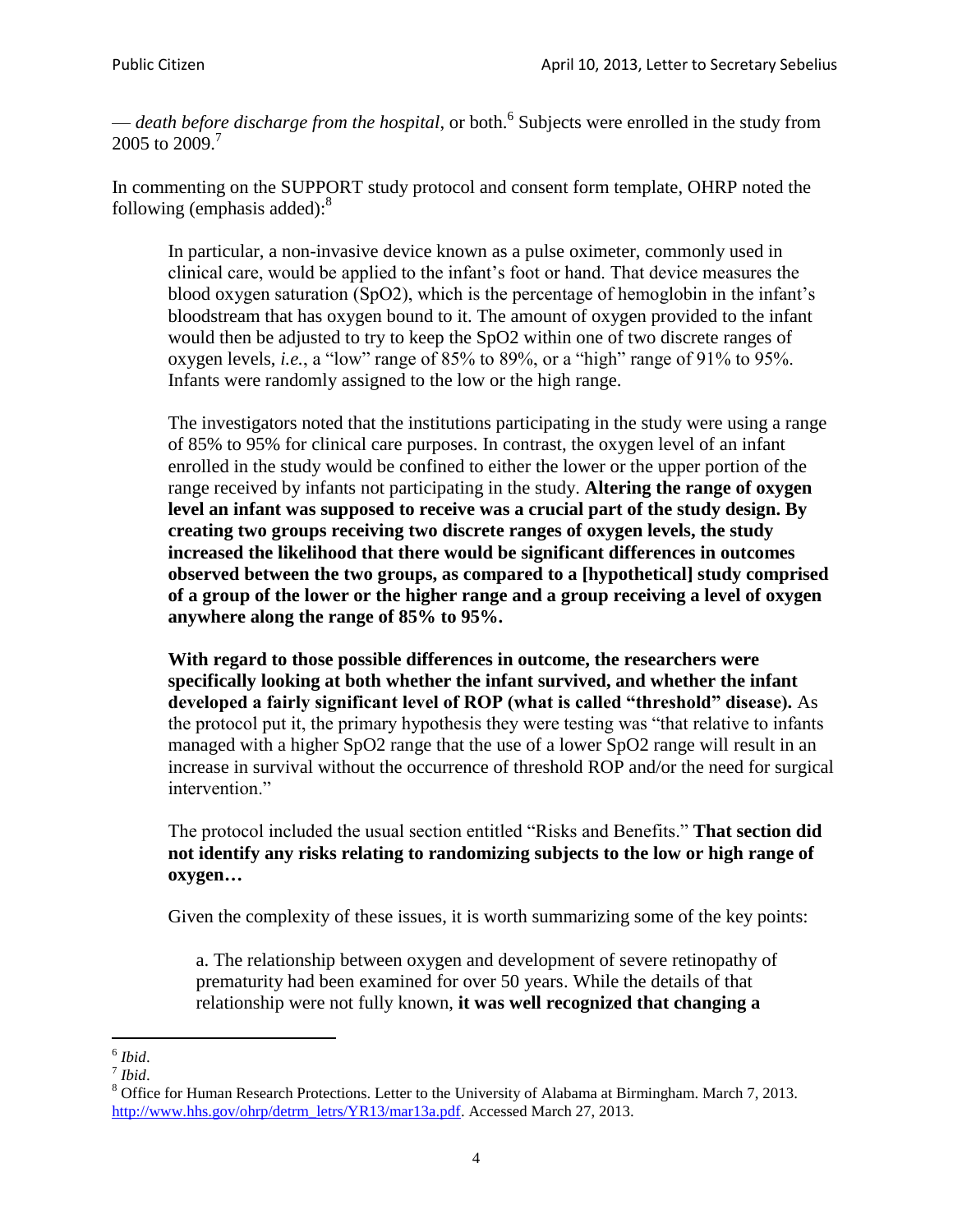**premature infant's amount of exposure to oxygen could have an impact on a number of important health outcomes, including the development of severe eye disease (and possibly blindness); reduced neurologic development, including brain damage; chronic lung disease; and could even lead to death.**

b. The SUPPORT study was designed as an interventional study. It specifically enrolled very premature infants and randomized them to one of two levels of oxygen. **For many of those infants, the level of oxygen they received was different from what they would have received had they not participated in the study. A major purpose for doing this was to increase the likelihood that there would be a measurable difference in the outcomes of the two groups. The primary outcome of interest for the researchers was whether the infants would develop severe eye disease or would die before being discharged from the hospital**.

c. **The template for the consent form used in this study did not mention any risks relating to the randomization between the higher and lower levels of oxygen, instead suggesting that this was a low risk study, noting that all of the treatments in the study were "standard of care," and that there was "no predictable increase in risk for your baby."** 

d. While it would have been unwarranted to predict, ahead of time, specific outcomes (*i.e.*, which infants developed which outcomes), the researchers had sufficient available information to know, before conducting the study, that **participation might lead to differences in whether an infant survived, or developed blindness, in comparison to what might have happened to a child had that child not been enrolled in the study [and had gotten oxygen treatment suited to his or her individual clinical needs rather than the needs of the high or low oxygen groups in the study].**

#### **Serious deficiencies of the IRB-approved SUPPORT study consent forms**

In its March 7 letter to the UAB, OHRP stated the following regarding the IRB-approved consent forms for the SUPPORT study (emphasis added):<sup>9</sup>

We reviewed the UAB IRB records, including the study protocol, informed consent documents and data safety monitoring committee (DSMC) reports. **We also reviewed consent documents approved by 23 IRBs, and found problems with all of them similar to those described above with regard to the template consent form**.

The version of the UAB consent form provided to us (approved on June 4, 2008) provides the following information that is specific to the study of the levels of oxygen in premature infants:

 9 *Ibid*.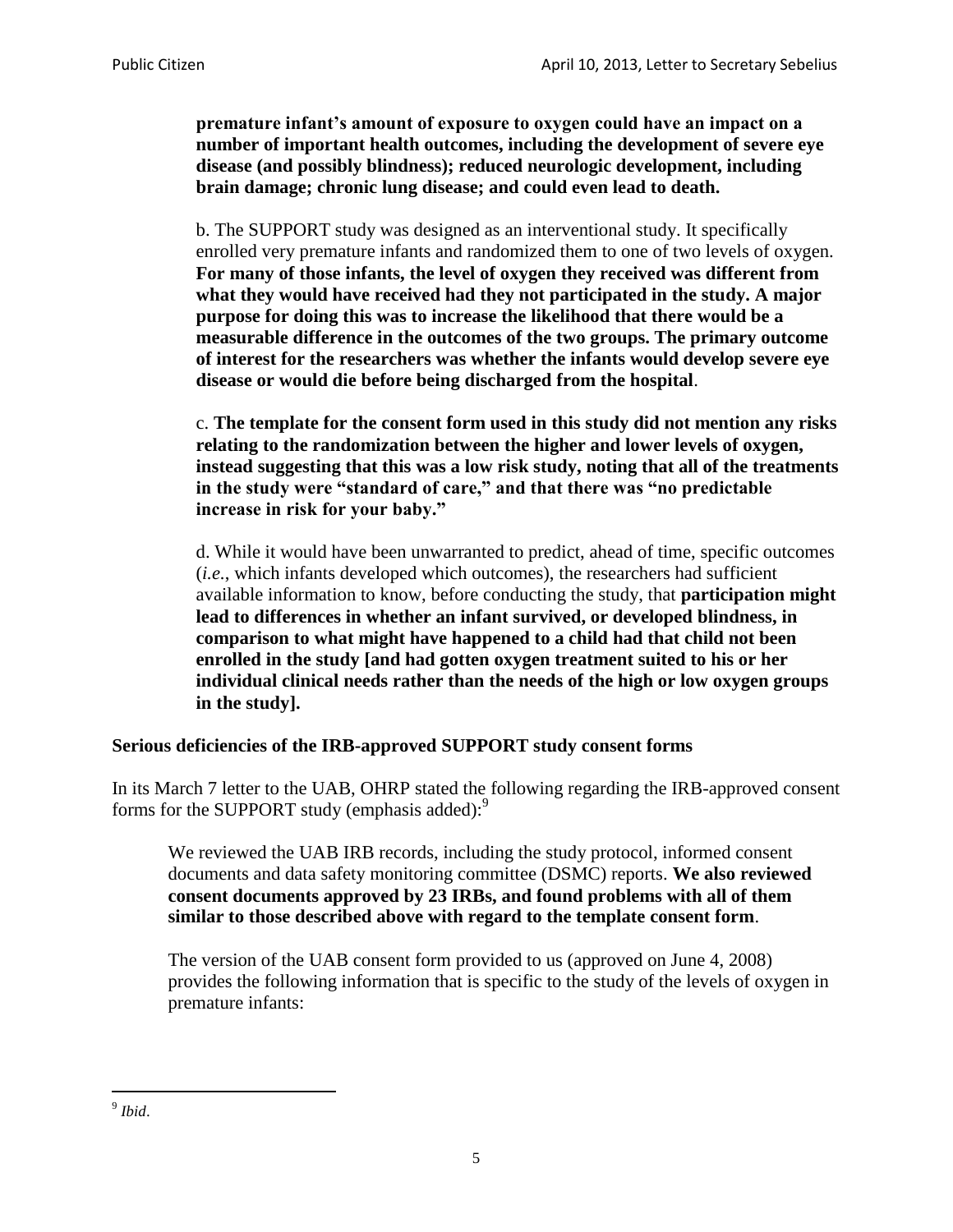At the front of the form:

#### "**We will also be looking at the ranges of oxygen saturation that are currently being used with these same babies**".

In the section labeled "Introduction":

"Another part of the study will be looking at the ranges of oxygen saturation that are currently being used with premature infants. Doctors, nurses, and others taking care of your baby use a machine called a pulse oximeter in routine daily care to help them adjust the oxygen to meet the baby's needs. **Sometimes higher ranges are used and sometimes lower ranges are used. All of them are acceptable ranges.** In this part of the study, **we would like to pinpoint the exact range that should be used to help prevent some of the problems that occur with premature babies such as Retinopathy of Prematurity (ROP).** This is when there is abnormal blood vessel growth in the eye. It causes scar tissue to build up around the retina and if it pulls on the retina hard enough, it can cause blindness. It is known that ROP is increased by prolonged use of supplemental oxygen from observations published in the 1950s, but the benefit of higher versus lower levels of oxygenation in infants, especially for premature infants, is not known. In going back and looking at how babies in the past were managed, it is being suggested that the use of lower saturation ranges may result in a lower incidence of severe ROP."

In the section labeled "Procedures":

"The babies in this study will also be placed randomly (again, like the flip of a coin) into a group monitored with lower oxygen saturation ranges or higher oxygen saturation ranges. Oxygen saturation is measured on a baby with a machine called a pulse oximeter. It uses a tiny sensor on the hand or foot of the baby and can give the doctors a measurement of how saturated the baby's blood is with oxygen. Oximeters are not painful and can provide oxygen saturation measurements 24 hours a day. The babies in the lower range group will have a target saturation of 85-89%, while the babies in the higher range group will have a target saturation of 91-95%. **All of these saturations are considered normal ranges for premature infants**. If the saturation falls below 85% or goes higher than 95% then the pulse oximeter will alarm so that the doctors and nurses know when to turn your baby's oxygen up or down."

In the section labeled "Possible Benefits":

#### "**It is possible that using lower pulse oximeter ranges will result in fewer babies with severe Retinopathy of Prematurity (ROP).**"

In the section labeled "Possible Risks":

"**There is no known risk to your baby from monitoring with the pulse oximeters used for this study. The possible risk of skin breakdown at the site will be**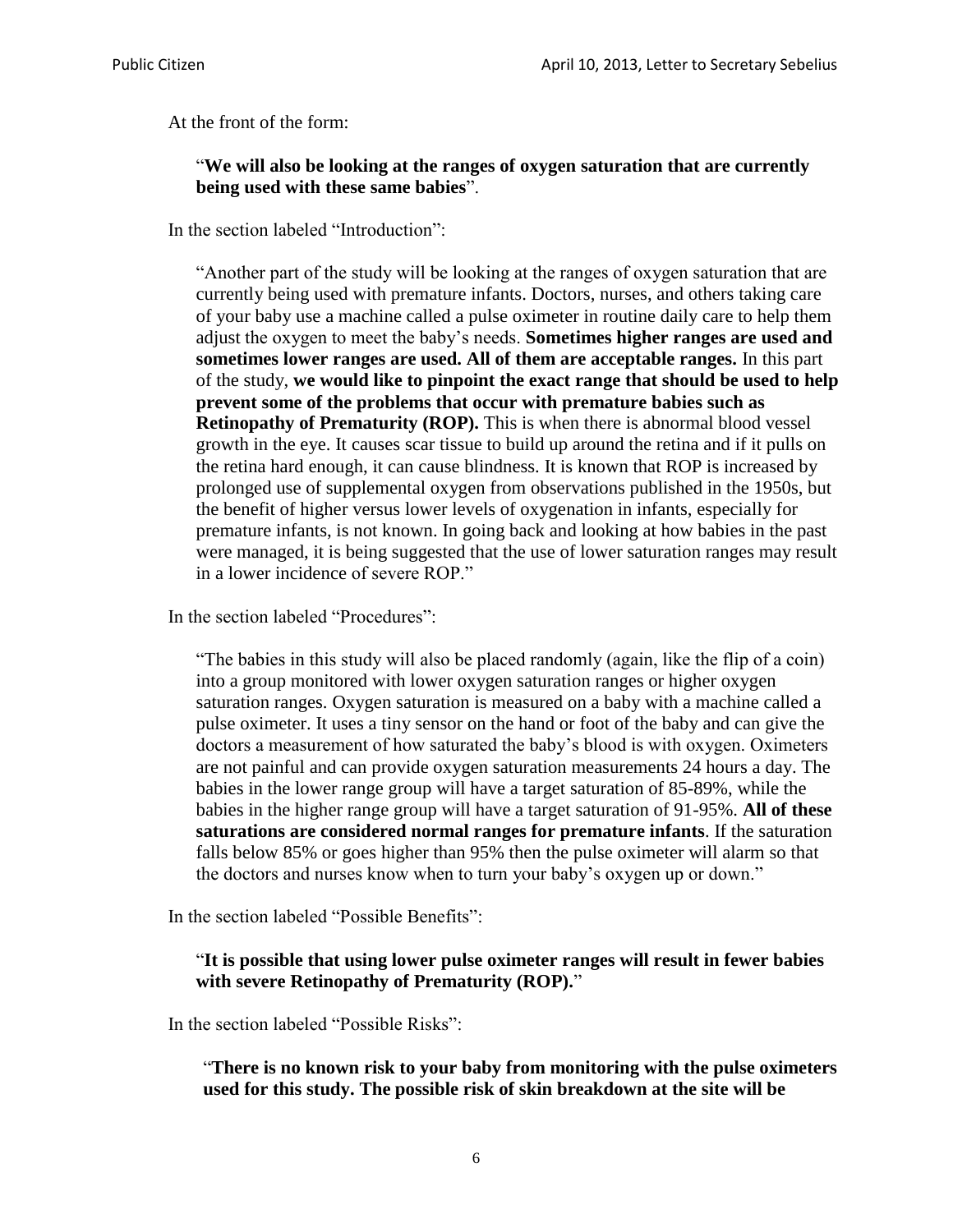**minimized by your baby's nurse moving the oximeter to another arm or leg a couple of times a day.**"

With regard to this information, OHRP notes the following:

1. **The form does not say that there may be a greater or lesser risk of death depending on whether the infant is in the lower or upper range group.**

2. **While the form says that being in the** *lower* **range group may result in the**  *benefit* **of decreasing the chances of developing severe ROP, in the "Possible Risks" section it does not say that being in the** *upper* **range group may result in the greater** *risk* **of developing ROP.**

3. **The only risk related to the part of the study involving the two ranges of oxygen levels described in the "Possible Risks" section is the risk of the pulse oximeter to the infant's skin.**

Based on the above facts, OHRP appropriately found that the IRB-approved consent form approved by the UAB IRB failed to adequately describe the risks of the research as required by HHS regulations at 45 C.F.R. 46.116(a)(2). In particular, OHRP noted the following (emphasis added):

**According to the study design, on average, infants assigned to the upper range received more oxygen than average infants receiving standard care, and infants assigned to the lower range received less. Thus the anticipated risks and potential benefits of being in the study were not the same as the risks and potential benefits of receiving standard of care**. **For the infants assigned to the upper range, based upon the premises of the researchers, the risk of ROP was greater**, while for the infants assigned to the lower range the risk of ROP was lower. And, as described above, **there were also risks relating to neurological development and possibly death. The SUPPORT study involved changing the treatment of enrolled infants from the treatment of infants according to standard care, with attendant changes in the risks** and potential benefits…

It would have been appropriate for the consent form to explain (i) **that the study involves substantial risks, and that there is significant evidence from past research indicating that the level of oxygen provided to an infant can have an important effect on many outcomes, including whether the infant becomes blind, develops serious brain injury, and even possibly whether the infant dies**; (ii) that by participating in this study, the level of oxygen an infant receives would in many instances be changed from what they would have otherwise received, though it is not possible to predict what that change will be; (iii) that some infants would receive more oxygen than they otherwise would have, in which case, if the researchers are correct in how they suppose oxygen affects eye development, those infants have a greater risk of going blind; and (iv**) that the level of oxygen being provided to some infants, compared to the**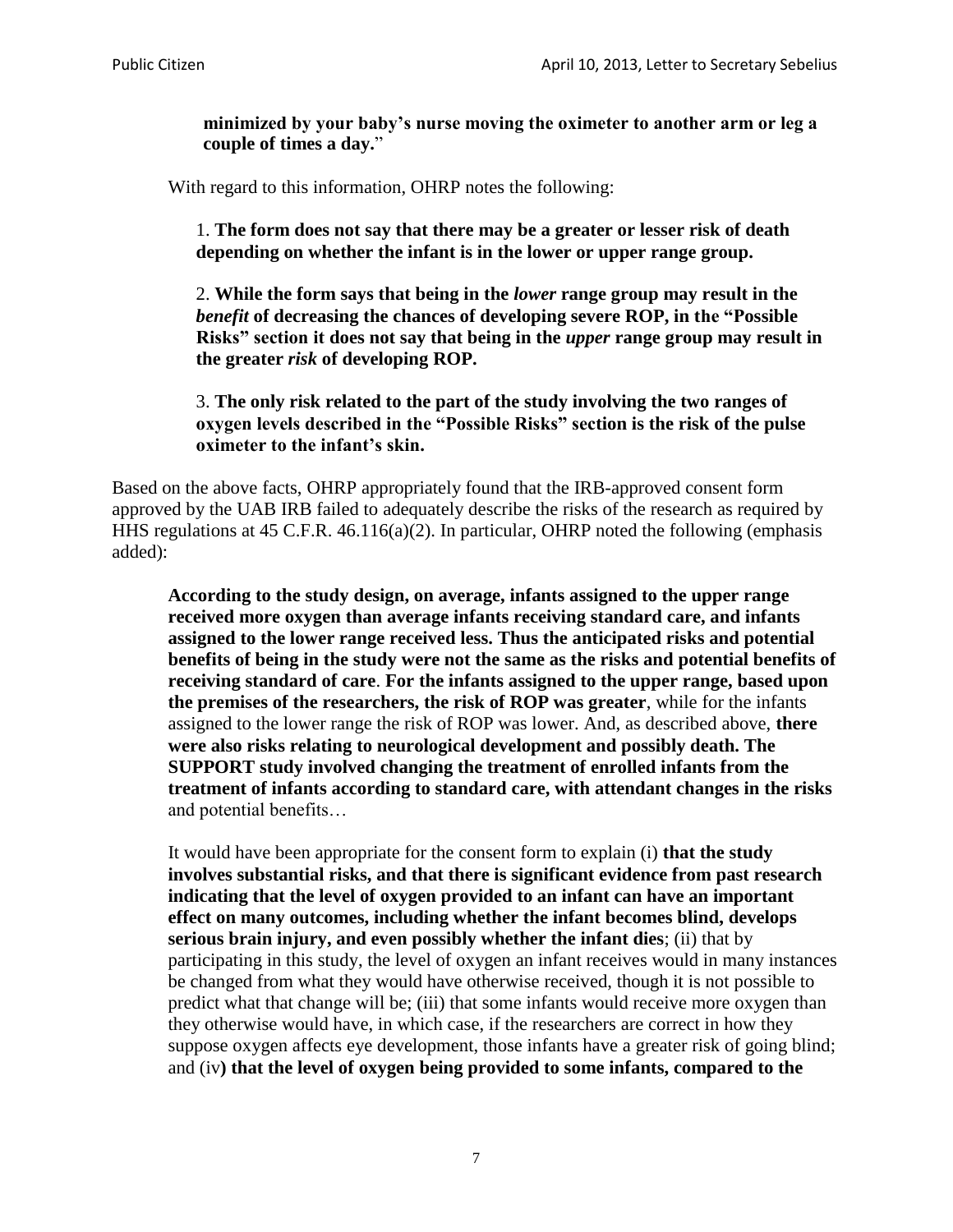### **level they would have received had they not participated, could increase the risk of brain injury or death.**

Although OHRP correctly determined that the IRB-approved consent forms for the SUPPORT study failed to disclose critically important information regarding the substantial, life-threatening risks of the research — and in fact misled parents of prospective subjects by essentially indicating that the research presented no risk — OHRP failed to identify other obvious, serious violations of the informed-consent requirements under HHS human subject protections regulations at 45 C.F.R.  $46.116(a)(1)$ . These regulations require that subjects or their legally authorized representatives (in this case, the parents of the premature infants) be provided, among other things, an explanation of the purpose of the research and identification of any procedures that are experimental.

- (1) With regard to the purpose of the research, the IRB-approved consent forms failed to disclose that one important purpose of the research was to determine whether the mortality rate of the infants would be different between the two experimental oxygenmanagement interventions.
- (2) With regard to identifying any experimental procedures, as explained clearly by OHRP, both subject groups received experimental interventions that altered the subjects' level of oxygen exposure in comparison to what they would have received as part of routine medical care, with one group receiving greater oxygen exposure and the other lower. Not only did the IRB-approved consent forms fail to identify these key experimental procedures, they instead clearly misrepresented the nature of the study interventions by stating that all subjects would receive oxygen treatments that maintained oxygen levels at "saturations … considered normal ranges for premature infants."

As part of routine care for such infants outside the research context, oxygen therapy would have been individually titrated with a goal of maintaining oxygen saturation levels somewhere within the range of 85% to 95%. Such individualized care would have been based on the parents' wishes for balancing the risks of administering lower levels of oxygen (including neurologic injury and death from hypoxemia [oxygen deprivation]) with the risks of administering higher levels of oxygen (including severe retinal injury, lung injury, and death from oxygen toxicity). Decisions regarding which oxygen level to administer to an individual premature infant routinely would be based on the outcome of ongoing discussions between the parents of the infant and the physicians caring for that infant. Some parents may choose a level of oxygen therapy for their infant that lowers the risk of neurologic injury and death from hypoxemia at the expense of increased risk of serious retinal damage. Other parents may choose an oxygen-management strategy that minimizes the risk of severe retinal damage at the expense of increased risk of neurologic injury and death from hypoxemia. Thus, determining which level of oxygen to administer as part of routine care is based on what is in the best interests of that infant, as determined by the infant's parents in conjunction with the infant's physicians and other members of the health care team.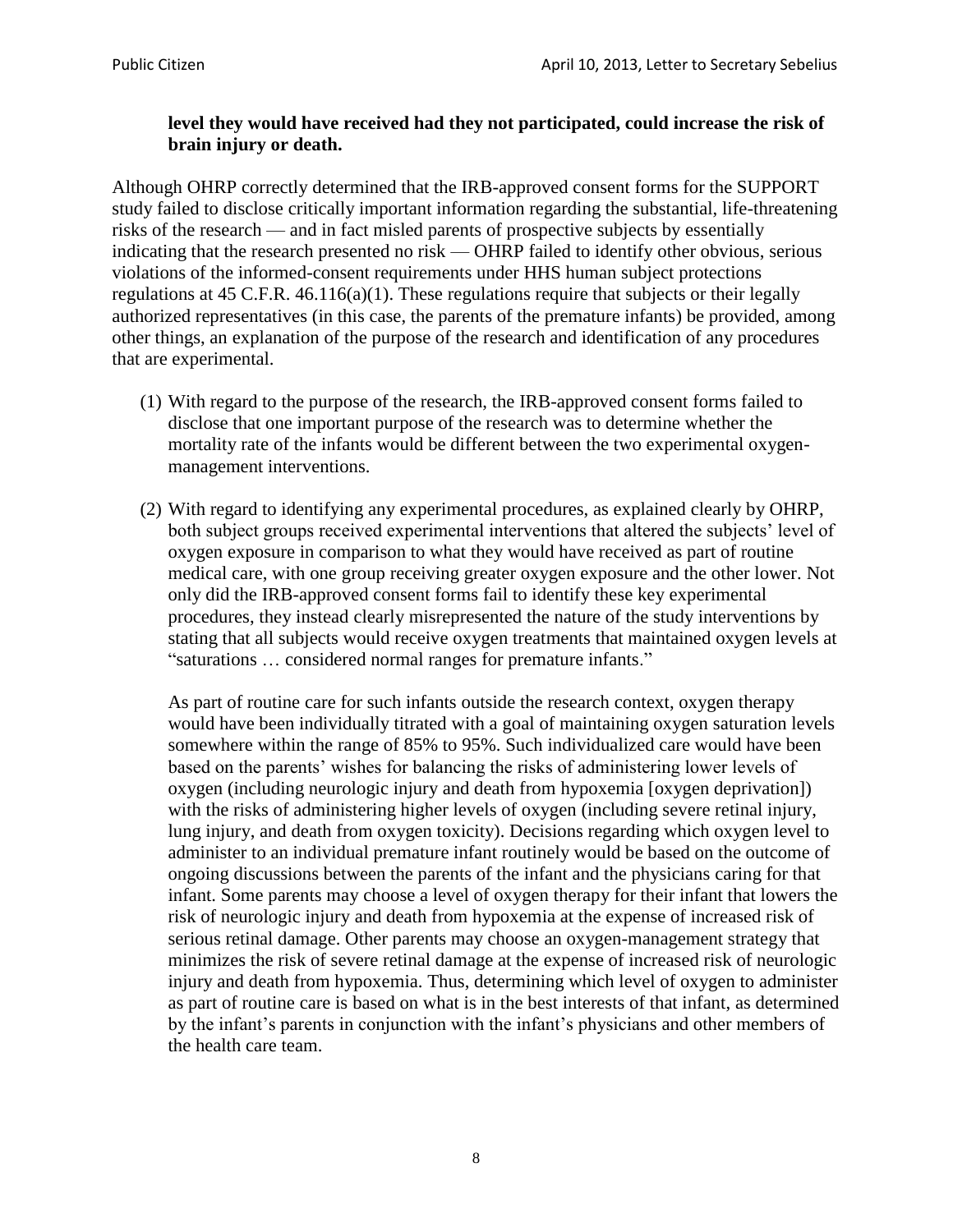Given the nature of the SUPPORT protocol as described by OHRP in its March 7 letter<sup>10</sup> and by the investigators in published journal articles,  $11,12$  these deficiencies in the IRB-approved consent forms regarding the research risks, purpose, and experimental procedures are extremely shocking. More disturbing is the fact that 23 IRBs at major academic medical centers all failed to recognize the deficiencies. Yet, it appears that UAB is the only institution required by OHRP to take corrective actions to address the consent-form deficiencies.

The failure to disclose such critically important information undoubtedly directly affected parents' decisions to enroll their premature infants in this study. It is highly likely that had they been appropriately informed about the nature of the research and its risks, many, if not most, parents would have declined to enroll their extremely premature infants in the SUPPORT study.

As a result of these deficiencies in the informed-consent process, the investigators of the SUPPORT study failed to obtain the legally effective informed consent from the subjects' parents, and the conduct of the study was highly unethical. Because this study was funded by NIH, the Department of Health and Human Services now has a moral obligation to formally apologize to the parents of all subjects enrolled in the study. This apology should come directly by you and the NIH Director, and it should be accompanied by a complete divulgence of the information previously not disclosed about (a) the purpose of the research; (b) the experimental nature of the oxygen interventions that were administered to the parents' babies; and (c) the real, substantial risks to their babies, some of whom subsequently may have died unnecessarily or suffered impairment of vision as a result of their participation in the study.

You also should direct OHRP to immediately take the following additional actions:

- (1) Expand its findings regarding the IRB-approved consent forms for the SUPPORT study to include the failure to accurately describe the purpose of the research and the failure to identify those research procedures that were experimental; and
- (2) Require substantive corrective action by each institution at which the IRB approved a seriously deficient consent form for the SUPPORT study. In addition to UAB, the institutions involved, according to the ClinicalTrials.gov registration<sup>13</sup> for the trial and OHRP's March 7 letter, include:
	- Brown University
	- Case Western Reserve University
	- Duke University
	- Emory University School of Medicine

 $\ddot{\phantom{a}}$  $10$  Office for Human Research Protections. Letter to the University of Alabama at Birmingham. March 7, 2013. [http://www.hhs.gov/ohrp/detrm\\_letrs/YR13/mar13a.pdf.](http://www.hhs.gov/ohrp/detrm_letrs/YR13/mar13a.pdf) Accessed March 27, 2013.

 $\frac{11}{11}$  SUPPORT Study Group of the Eunice Kennedy Shriver NICHD Neonatal Research Network. Target ranges of oxygen saturation in extremely preterm infants. N Engl J Med. 2010;362(21):1959-1969.

 $12$  Vaucher YE, Peralta-Carcelen M, Finer NN, et al. Neurodevelopmental outcomes in the early CPAP and pulse oximetry trial. N Engl J Med. 2012;367(26):2495-2504.

<sup>&</sup>lt;sup>13</sup> ClinicalTrials.gov. Surfactant positive airway pressure and pulse oximetry trial (SUPPORT); ClinicalTrials.gov identifier: NCT00233324. [http://clinicaltrials.gov/ct2/show/NCT00233324.](http://clinicaltrials.gov/ct2/show/NCT00233324) Accessed March 28, 2013.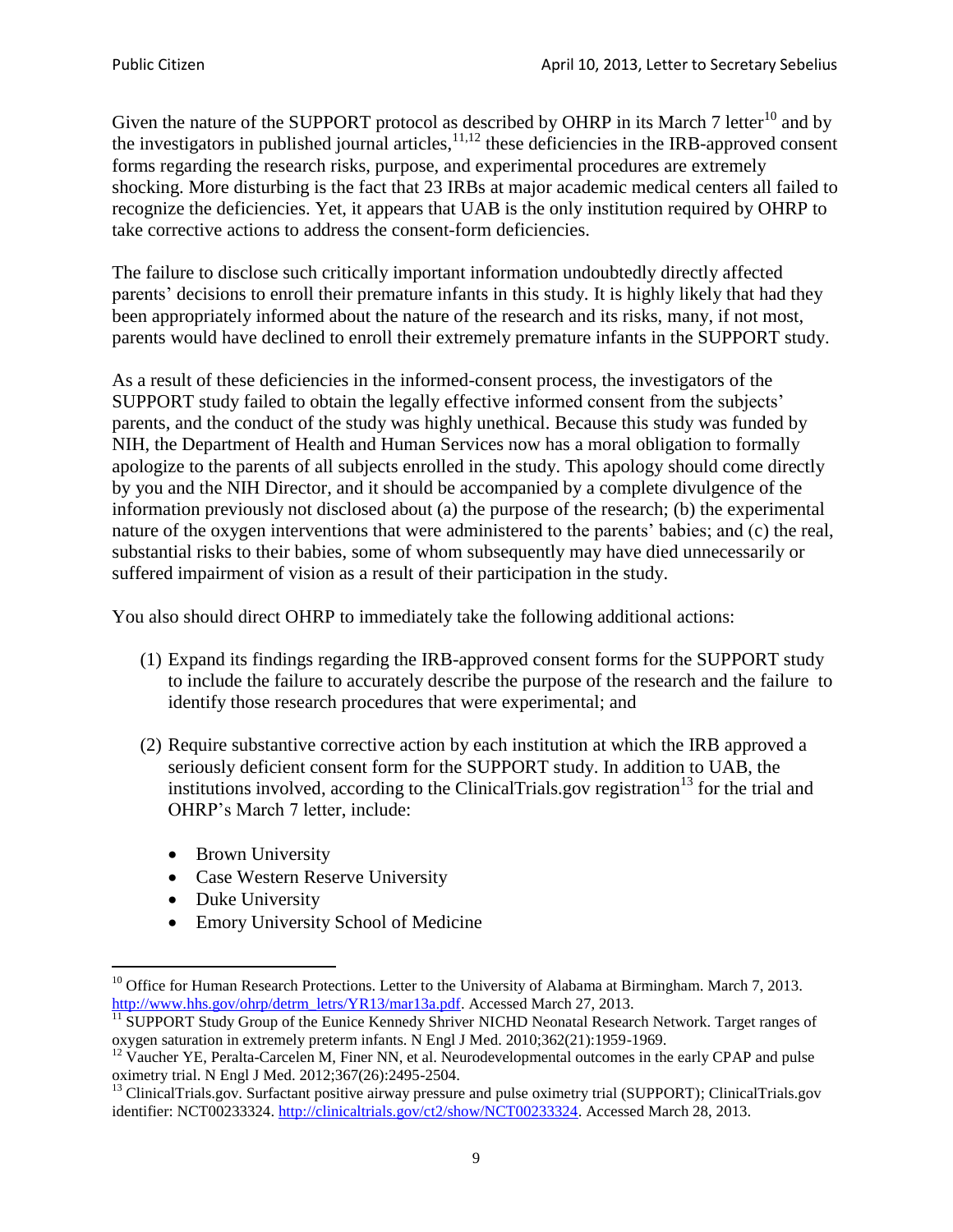- Indiana University School of Medicine
- Sharp Mary Birch Hospital for Women and Newborns
- Stanford University School of Medicine
- Tufts Medical Center
- University of California, San Diego
- University of Cincinnati
- University of Iowa
- University of Miami Miller School of Medicine
- University of New Mexico Health Sciences Center
- University of Rochester School of Medicine and Dentistry
- University of Tennessee
- University of Texas Health Science Center, Houston
- University of Texas Southwestern Medical Center
- University of Utah School of Medicine
- Wake Forest University School of Medicine
- Wayne State University
- Women and Infants Hospital of Rhode Island
- Yale University School of Medicine

### **Unresolved ethical questions about the design of the IRB-approved SUPPORT study**

In addition to the clear deficiencies regarding the informed-consent process for the SUPPORT study, there also are important unresolved ethical questions about the design of the study.

In particular, it appears that the study as designed failed to satisfy the requirements of the following provisions of the HHS human subjects protection regulations:

- $(1)$  45 C.F.R. 46.111 $(a)(1)$ , which requires that as a condition of approval, the IRB must determine that risks to subjects are minimized by using procedures which are consistent with sound research design and which do not unnecessarily expose subjects to risk; and
- $(2)$  45 C.F.R. 46.111(a)(2), which requires that as a condition of approval, the IRB must determine that risks to subjects are reasonable in relationship to any anticipated benefits, if any, to subjects, and the importance of the knowledge that may reasonably be expected to result.

The SUPPORT study involved extremely premature infants whose clinical status was critically ill, requiring customized neonatal intensive care unit management. As discussed above, as part of routine care for such infants, oxygen therapy would have been individually titrated within an oxygen saturation range of 85% to 95%.

As OHRP noted, the study involved randomization to two experimental groups that involved attempting to confine oxygen saturation levels at either the high end or the low end of the range routinely used to manage such patients, but it did not include a control group. Through randomization, subjects were changed from what would have been individualized oxygen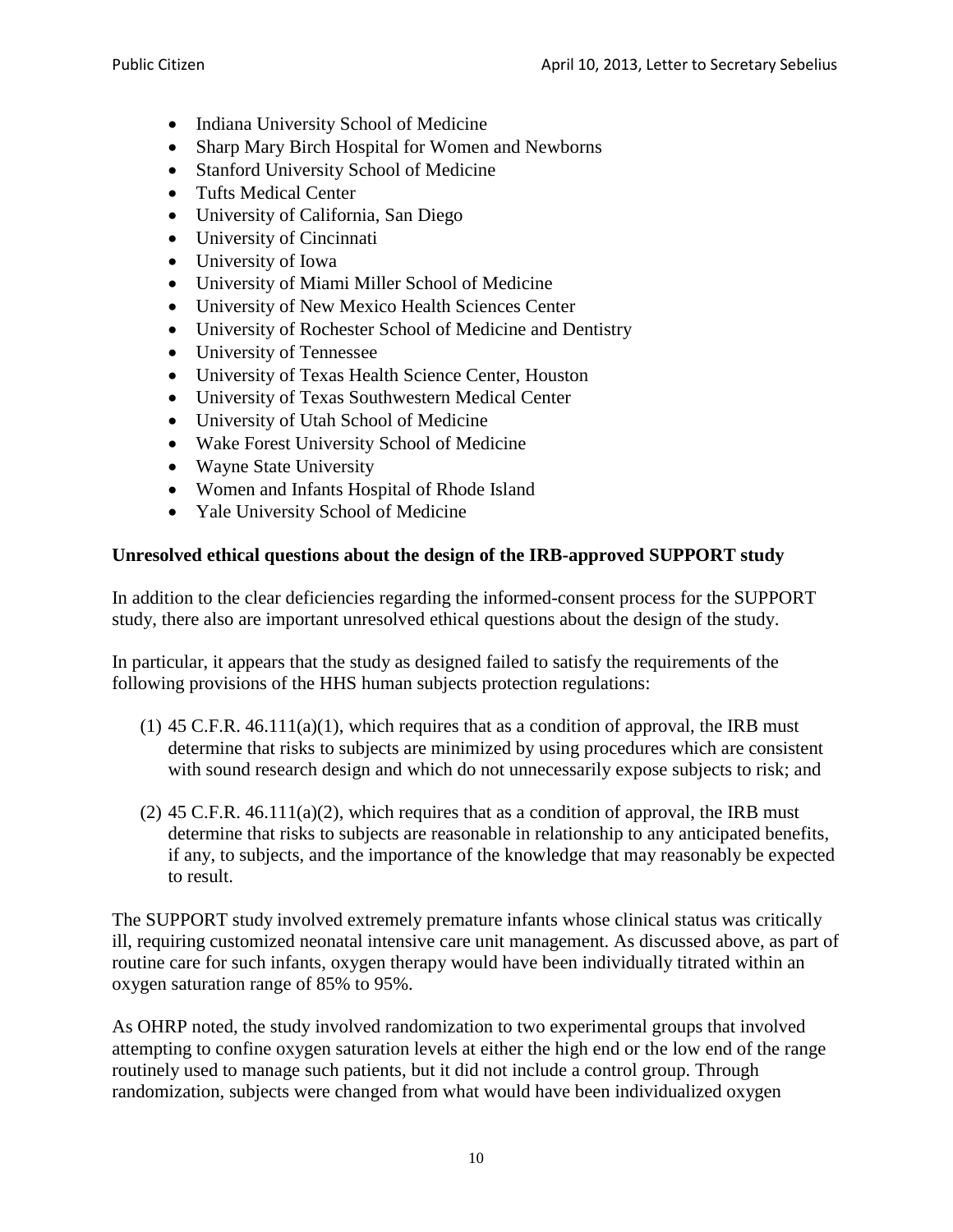management had they not participated in the study to different fixed target levels of oxygen management, independent of perceived clinical need or an individualized assessment of risks and benefits.

Based on research conducted long before the SUPPORT study and summarized by OHRP, it was highly plausible that targeting oxygen saturation at the high end of the usual range in premature infants would increase the risk of ROP, whereas targeting oxygen saturation at the low end of the usual range might increase the risk of neurological damage and death related to hypoxemia.

Given the available information, a strong argument can be made that any study comparing the two experimental target levels of oxygen saturation would be both unethical and not compliant with requirements of HHS regulations at 45 C.F.R. 46.11(a)(1) and (2).

We therefore urge you to direct OHRP to expand its compliance-oversight investigation of the SUPPORT study to include a careful re-assessment of the unresolved questions concerning the ethics of the study design.

#### **Conclusions and summary of requested actions**

In conclusion, the egregious deficiencies in the informed-consent process alone resulted in indefensible, highly unethical research involving vulnerable premature infants. While OHRP appropriately documented the serious informed-consent deficiencies related to the lack of disclosure of the risks of the research, the scope of OHRP's compliance-oversight findings for this research and the corrective actions being required by the agency are grossly inadequate.

In addition, the failure of at least 23 IRBs at major academic medical centers to recognize and correct the serious deficiencies in the sample consent form for the SUPPORT study is very troubling.

To ensure that the SUPPORT study deficiencies are meaningfully and adequately addressed and to prevent similar failures in the future, we again urge you to immediately take the following actions:

- (1) Issue a formal apology from you and the NIH Director to the parents of all 1,316 subjects enrolled in the SUPPPORT study. This apology should be accompanied by a complete divulgence of the previously undisclosed information regarding the nature, purpose, and risks of the research.
- (2) Direct OHRP to take the following actions:
	- (a) Expand the agency's findings regarding the IRB-approved consent forms for the SUPPORT study to include the failure to accurately describe the purpose of the research and the failure to identify those research procedures that were experimental;
	- (b) Require substantive corrective action by each institution at which the IRB approved the SUPPORT study;